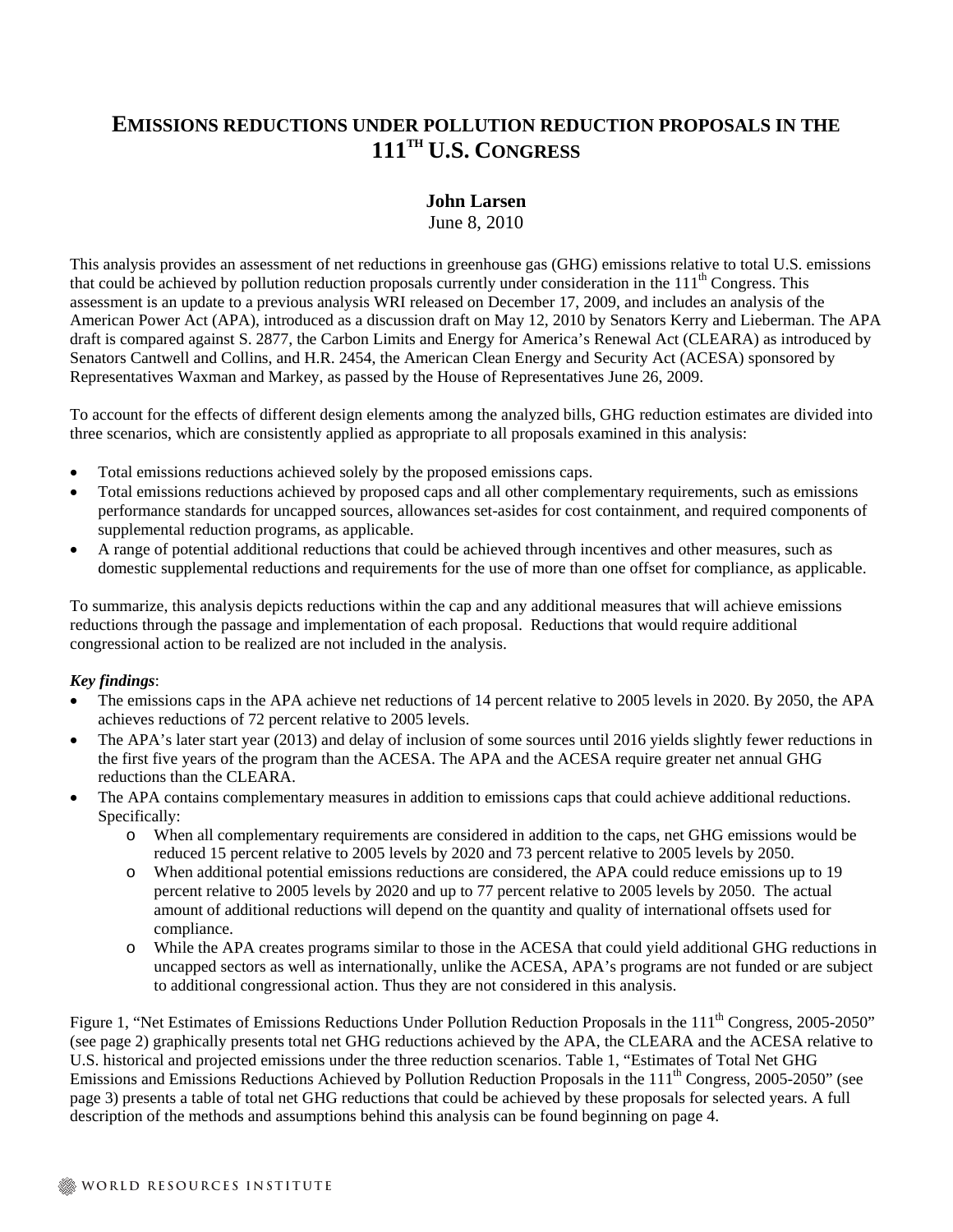# Figure 1. Net Estimates of Emissions Reductions Under Pollution Reduction Proposals in the 111th U.S. Congress, 2005-2050



### WORLD RESOURCES INSTITUTE

For a full discussion of underlying methodology, assumptions and references, please see http://www.wri.org/usclimatetargets.

\* "Business as usual" emission projections are from EPA's reference case for its analysis of the Waxman-Markey bill. "Short-term projected emissions" represent EIA's most recent estimates of emissions for 2008-2010.

\*\* The CLEARA sets economy-wide reduction targets beginning with a 20 percent reduction from 2005 levels by 2020. However, additional action by Congress would be required before these targets could be met. Reduction estimates do not include emissions increases above the cap that could occur if the safety-valve is triggered.

\*\*\* The APA and the ACESA allow offsets from emission reduction activities outside the cap to be used for a portion of compliance. If these offsets are not real, additional, verifiable and permanent, net emissions reductions would decrease proportionately.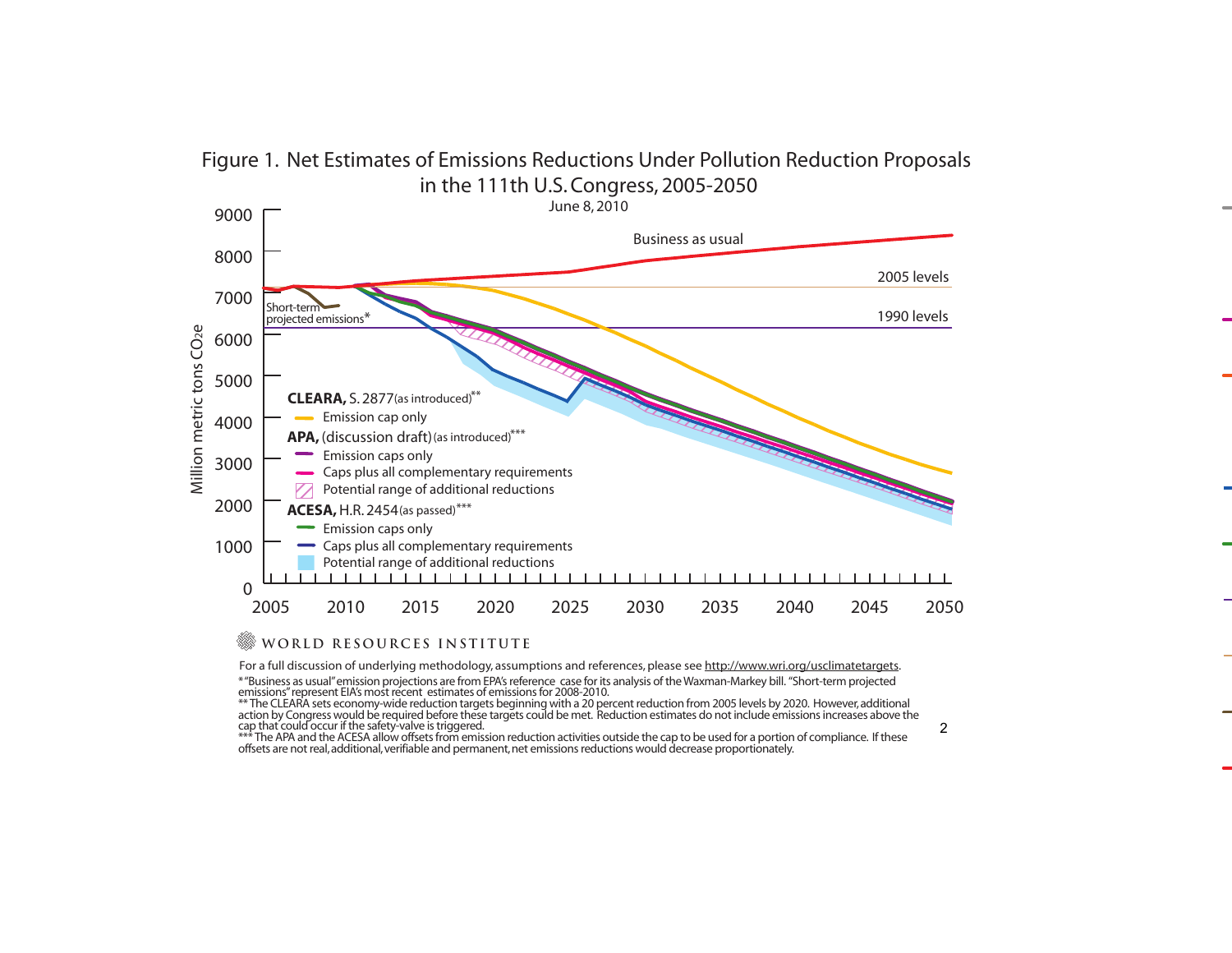**Table 1. Estimates of Total Net GHG Emissions & Emissions Reductions Achieved by**  Pollution Reduction Proposals in the 111<sup>th</sup> U.S. Congress

| <b>Absolute Emissions</b><br>(Millions Metric Tons CO <sub>2</sub> eq) |             |              |                |       |       |       |
|------------------------------------------------------------------------|-------------|--------------|----------------|-------|-------|-------|
|                                                                        | <b>2010</b> | 2012         | 2020           | 2030  | 2040  | 2050  |
| Business as usual emissions                                            | 7,120       | 7,185        | 7,390          | 7,765 | 8,102 | 8,379 |
| Short-term projected emissions                                         | 6,685       |              |                |       |       |       |
| CLEARA (S. 2877) Emissions caps only                                   |             | 7,185        | 7,051          | 5,711 | 3,981 | 2,645 |
| ACESA (H.R. 2454) Emissions caps only                                  |             | 6,993        | 6,106          | 4,556 | 3,268 | 1,963 |
| ACESA (H.R. 2454) Caps plus all complementary requirements             |             | 6,946        | 5,132          | 4,292 | 3,043 | 1,779 |
| ACESA (H.R. 2454) Potential range of additional reductions             |             | 6,946        | 4,757          | 3,814 | 2,623 | 1,383 |
| <b>APA Emissions Caps only</b>                                         |             | 7,185        | 6,106          | 4,556 | 3,268 | 1,963 |
| APA Caps plus all complementary requirements                           |             | 7,185        | 6,030          | 4,379 | 3,154 | 1,911 |
| APA Potential range of additional reductions                           |             | 7,185        | 5,780          | 4,129 | 2,904 | 1,661 |
| Percent change from 2005 emissions                                     |             |              |                |       |       |       |
|                                                                        | 2010        | 2012         | 2020           | 2030  | 2040  | 2050  |
| Business as usual emissions                                            | $\Omega$    | $\mathbf{1}$ | $\overline{4}$ | 9     | 14    | 18    |
| Short-term projected emissions                                         | $-6$        |              |                |       |       |       |
| CLEARA (S. 2877) Emissions caps only                                   |             | $\mathbf{1}$ | $^{\rm -1}$    | $-20$ | $-44$ | $-63$ |
| ACESA (H.R. 2454) Emissions caps only                                  |             | $-2$         | $-14$          | $-36$ | $-54$ | $-72$ |
| ACESA (H.R. 2454) Caps plus all complementary requirements             |             | $-2$         | $-28$          | $-40$ | $-57$ | $-75$ |
| ACESA (H.R. 2454) Potential range of additional reductions             |             | $-2$         | $-33$          | $-46$ | $-63$ | $-81$ |
| <b>APA Emissions Caps only</b>                                         |             | $\mathbf{1}$ | $-14$          | $-36$ | $-54$ | $-72$ |
| APA Caps plus all complementary requirements                           |             | $\mathbf{1}$ | $-15$          | $-38$ | $-56$ | $-73$ |
| APA Potential range of additional reductions                           |             | $\mathbf{1}$ | $-19$          | $-42$ | $-59$ | $-77$ |
| Percent change from 1990 emissions                                     |             |              |                |       |       |       |
|                                                                        | 2010        | 2012         | 2020           | 2030  | 2040  | 2050  |
| Business as usual emissions                                            | 17          | 18           | 21             | 27    | 33    | 37    |
| Short-term projected emissions                                         | 10          |              |                |       |       |       |
| CLEARA (S. 2877) Emissions caps only                                   |             | 18           | 16             | $-6$  | $-35$ | $-57$ |
| ACESA (H.R. 2454) Emissions caps only                                  |             | 15           | $\mathbf{0}$   | $-25$ | $-46$ | $-68$ |
| ACESA (H.R. 2454) Caps plus all complementary requirements             |             | 14           | $-16$          | $-30$ | $-50$ | $-71$ |
| ACESA (H.R. 2454) Potential range of additional reductions             |             | 14           | $-22$          | $-37$ | $-57$ | $-77$ |
| <b>APA Emissions Caps only</b>                                         |             | 18           | $\overline{0}$ | $-25$ | $-46$ | $-68$ |
| APA Caps plus all complementary requirements                           |             | 18           | $-1$           | $-28$ | $-48$ | $-69$ |
| APA Potential range of additional reductions                           |             | 18           | $-5$           | $-32$ | $-52$ | $-73$ |

Bills analyzed include the American Power Act (APA) introduced as a discussion draft by Senators Kerry and Lieberman and S. 2877, the Carbon Limits and Energy for America's Renewal Act (CLEARA) as introduced by Senators Cantwell and Collins, and H.R. 2454, the American Clean Energy and Security Act (ACESA) sponsored by Representatives Waxman and Markey, as passed by the House of Representatives on June 26, 2009. "Business as usual" emission projections are from EPA's reference case for its analysis of the ACESA. "Short-term projected emissions" represent EIA's most recent estimates of emissions for 2008-2010. CLEARA sets economy-wide reduction targets beginning with a 20 percent reduction from 2005 levels by 2020. However, additional action by Congress would be required before these targets could be met. Reduction estimates do not include emissions above the cap that could occur due to the safety valve. Reduction estimates assume all offsets are real, verifiable, additional and permanent. If they are not, emissions would be greater than the estimates provided here, depending on offset quality and the quantity used for compliance.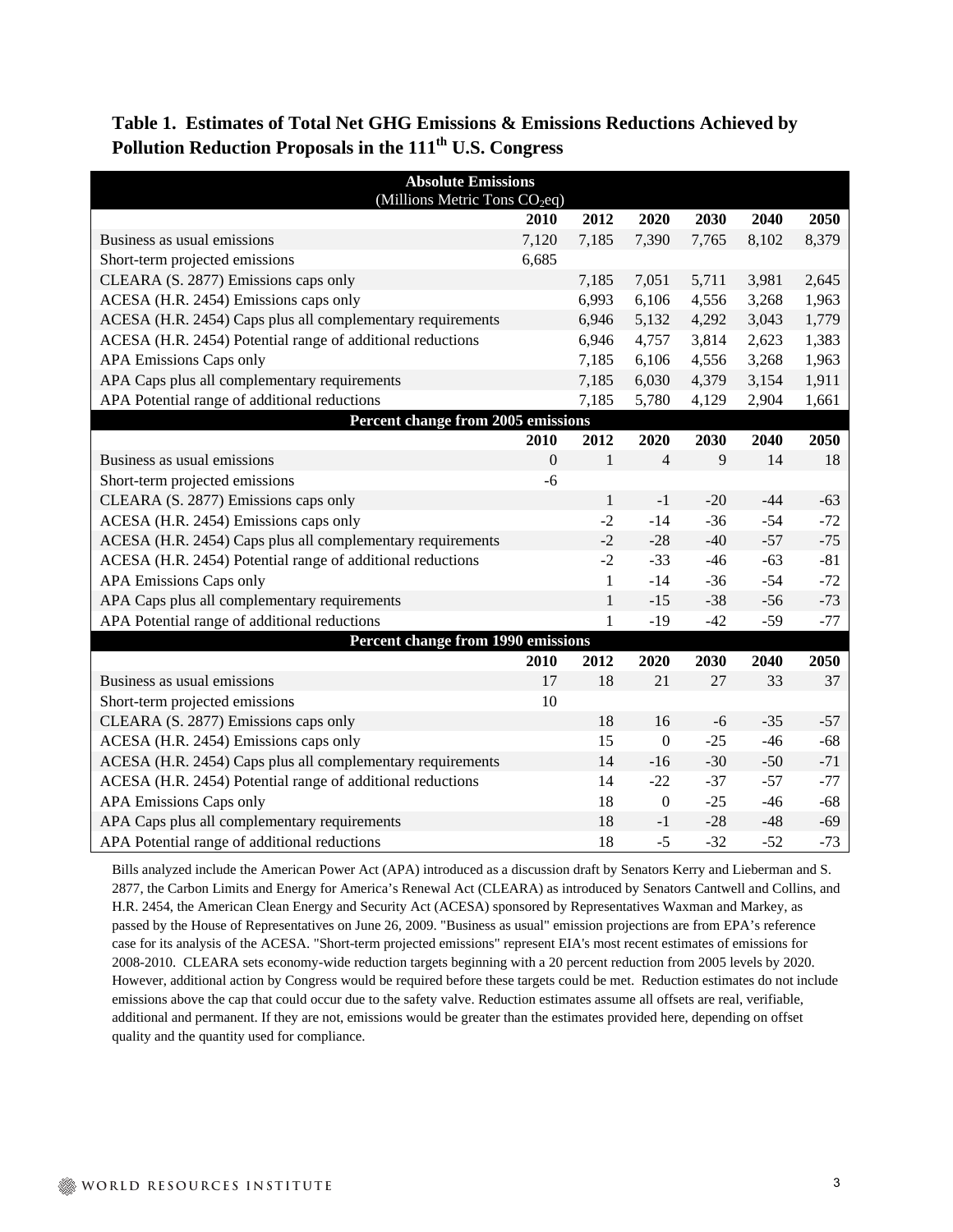## **ASSUMPTIONS AND METHODOLOGY**

WRI has made a number of assumptions to simplify this analysis; these should not be taken as statements of fact. In many situations, these assumptions highlight contentious issues that must be resolved to ensure the environmental integrity of a market-based approach to addressing the threat of climate change. WRI will update this analysis to reflect new legislation as well as new analyses of emissions or economic and technical considerations published by the Environmental Protection Agency, the Department of Energy, and/or other relevant organizations.

For this analysis of GHG emissions reductions, the following general assumptions and methods apply; methods and assumptions that apply to the entire analysis are included below followed by descriptions of specific information relevant to each proposal.

- All proposals are enacted in 2010. Where annual data are unavailable, years between targets or projections are interpolated using a simple linear formula.
- Only measures required by the proposal itself are considered. Instances where additional congressional action is required for a certain component to be realized, implemented, or funded are not considered in this analysis.
- Caps will impact only capped emissions.
	- o Caps are calculated and applied according to the legislative language in each proposal.
	- o Bills that define which sectors or entities will be capped are assumed to impact only covered sectors. Estimates of emissions coverage for each proposal are generated based on legislative language and the EPA inventory. Emissions from the rest of the economy are assumed to increase at annual rates derived from EPA's ADAGE reference case projections under the business-as-usual scenario.
	- o This analysis does not take into account potential leakage of emissions from capped sources to uncapped sources either within or between sectors.
- A scenario that considers just the emissions caps without complementary policies is provided and labeled as "emissions caps only." Some complementary policies that are required and/or funded under a proposal may achieve emissions reductions in non-covered sectors beyond what would result from the cap. Policies that have clear mandates for additional reductions are depicted in the "caps plus all complementary requirements" scenario, while policies with less clear requirements or less certain outcomes are depicted in the "potential range of additional reductions."
	- o Complementary policies aimed at reducing emissions from capped sectors and entities, such as increased fuel economy standards or renewable electricity standards, may affect the price of emissions allowances but would not lower economy-wide GHG emissions below the mandated cap. These measures are not considered in this analysis.
	- o Complementary policies aimed at reducing emissions from uncapped sectors and entities, such as performance standards for landfills, are included where reasonable, robust estimates can be calculated.
	- o Emissions reduction programs funded through allowance allocations or unrestricted auction revenue that require a specific amount of emissions reduction be achieved are assumed to meet their requirements. Where no reduction requirements exist, this analysis assumes a tonne of GHG reductions is achieved for every tonne allocated.
	- o Additional offset rules such as a requirement to turn in 5 offsets for every 4 tonnes of GHGs emitted are assumed to generate potential additional reductions.
- Offsets will be real, permanent, and additional.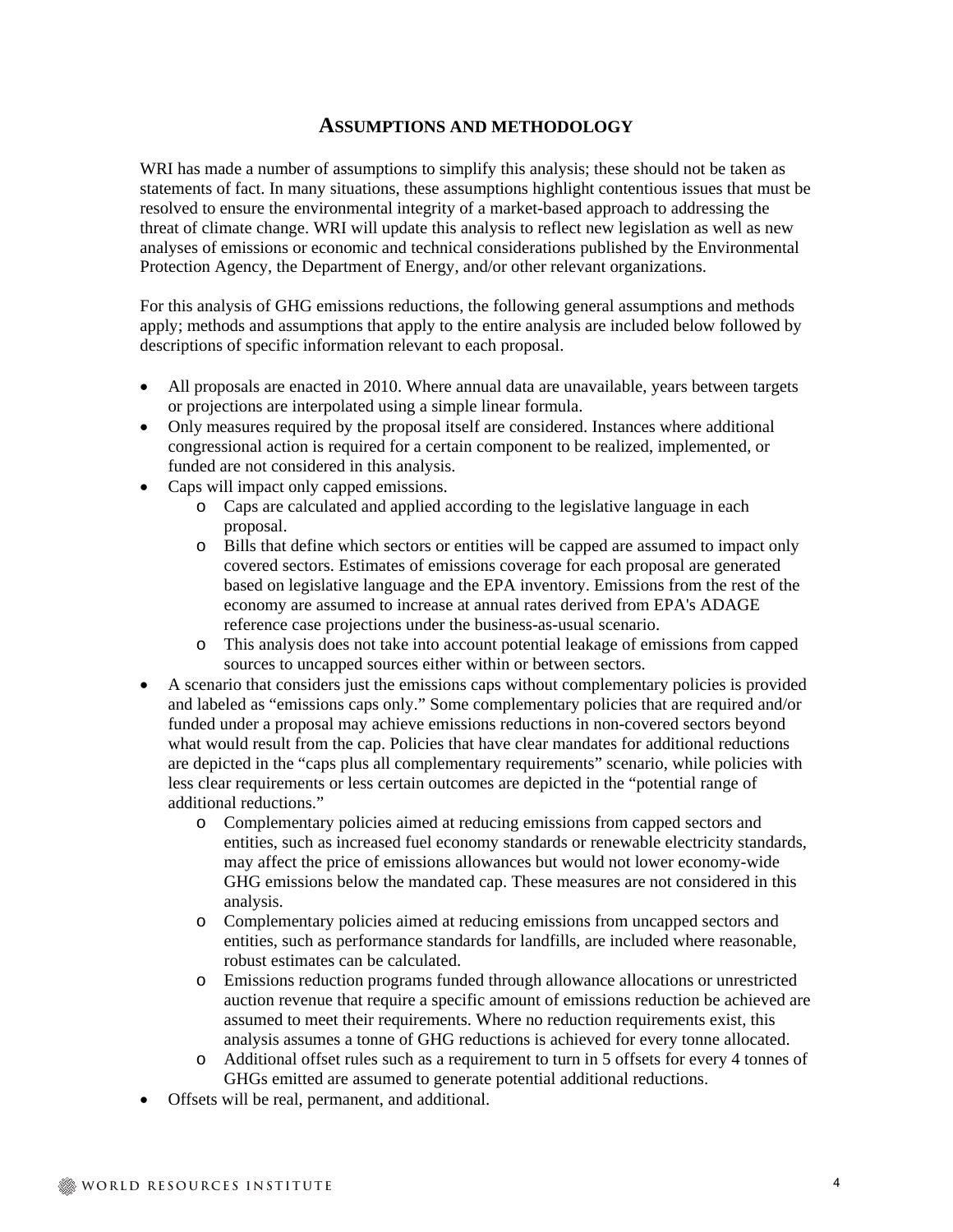- o This analysis assumes offsets represent a real reduction in total global GHG emissions. As a result, emissions under each bill are portrayed as total net emissions minus offsets. If the environmental integrity of offsets were not completely real, permanent, and additional then the emissions reduction estimates included in this analysis would be diminished proportionately.<sup>1</sup> Readers should take this into account when considering the estimates generated by this analysis.
- Price limits on emissions such as safety valves can potentially allow U.S. emissions to increase above the prescribed cap and yielding higher emissions and lower reductions than the estimates presented in this analysis.
- Borrowing and banking will not allow increases in cumulative U.S. GHG emissions.
	- o Annual emissions may stray above or below the cap in any given year, but cumulative GHG emissions over the life of the program would be the same with or without borrowing or banking.
- Figures 1 and 2 in this analysis represent net annual emissions reductions achieved by legislative proposals relative to total U.S. emissions levels under business as usual, 2005 levels and 1990 levels. Emissions reductions are counted regardless of where in the world they take place (such as international offsets). As such, these figures do not differentiate between domestic and international abatement and only consider total emissions to the atmosphere and in turn total climate impact of each proposal.

#### **Methodologies for Legislative Proposals**

#### *Business as Usual*

Projections of total U.S. emissions under no federal action (referred to here as "business as usual") are sourced from EPA's economy-wide reference case projections from the ADAGE model as published in its economic analyses of H.R. 2454 released in 2009. This business-asusual emissions projection underpins estimates of all proposals. This projection could be considered a slight overestimate of future emissions when compared to more recent projections released by the Energy Information Administration.

#### *Historical Emissions*

Historical emissions from 1990 through 2008 are sourced from the EPA's GHG Inventory of sources and sinks released in 2009.

#### *Short-term Emissions Projection*

Short-term projections of GHG emissions are derived from EIA's Short-term Energy and Winter Fuels Outlook. Projections from 2008 through 2010 of CO2 emissions from fossil fuels are coupled with EPA's estimates of non-fossil fuel GHG emissions for 2007.

**Note:** Estimates and the methodologies behind such estimates for legislative proposals put forward in the  $111<sup>th</sup>$  Congress but not included here can be found in previous releases of this analysis. All previous releases are available at: http://www.wri.org/publication/usclimatetargets

## *Discussion draft, the American Power Act of 2010 (APA) (Introduced May 12, 2010 by Senators Kerry and Lieberman)*

 $\overline{a}$ 

<sup>&</sup>lt;sup>1</sup> For an overview of key elements of offset program design and how these elements could affect the environmental integrity of any pollution reduction program that incorporates offsets see: Broekhoff and Zyla, "Outside the Cap: Opportunities and Limitations of Greenhouse Gas Offsets" World Resources Institute Policy Brief, 2008. Available at: http://www.wri.org/publication/outside-the-cap.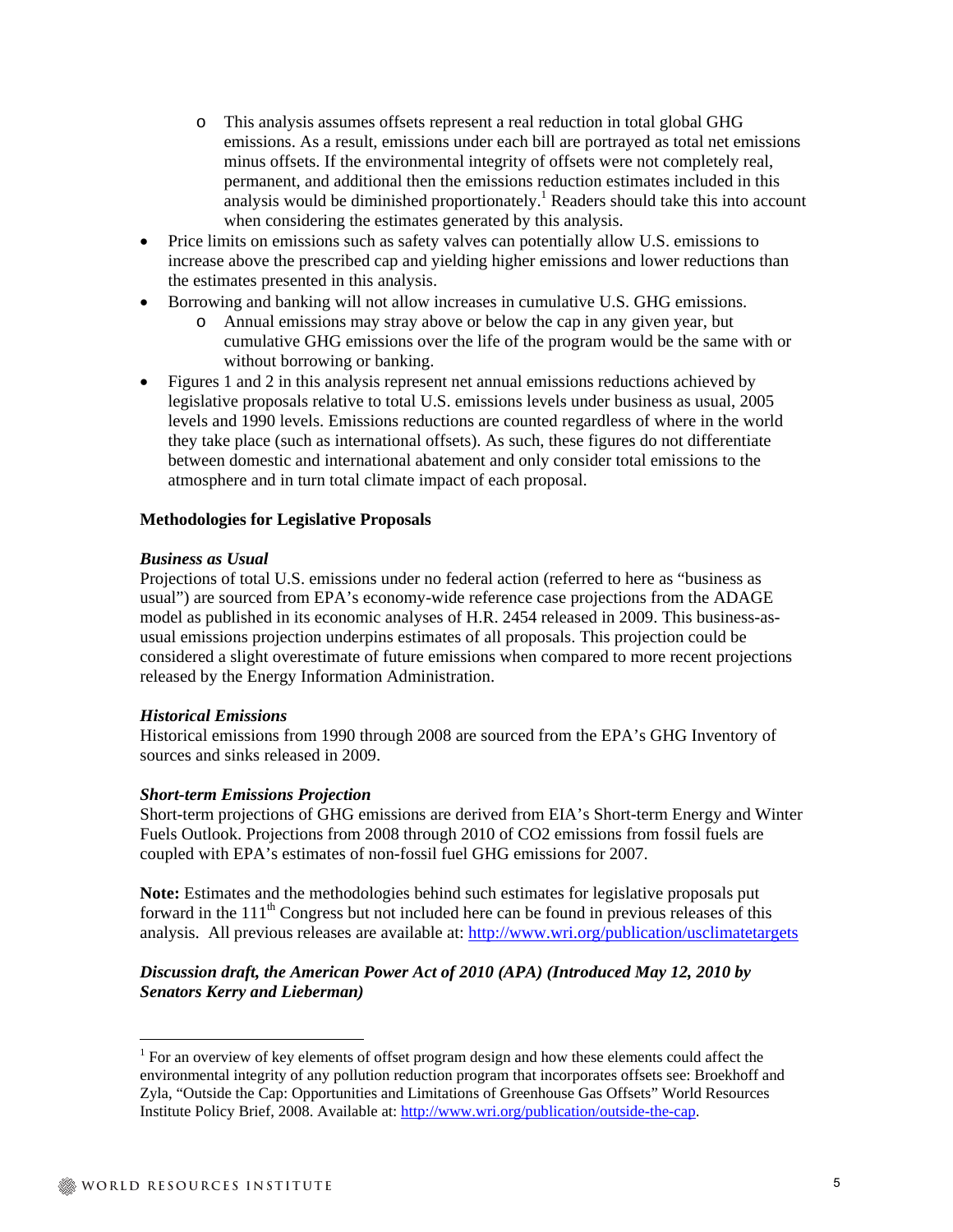**Cap and coverage**: The APA proposes the creation of two caps – one to phase down U.S. HFC consumption and another to reduce all other GHG emissions. These two caps combined represent the "emissions caps only" scenario.

- Coverage of non-HFC GHG emissions is phased in over the first four years of the program.
	- o The initial 2013 cap, set at 4,722 million tonnes of emissions, is estimated to cover approximately 67 percent of total 2005 U.S. emissions.
	- o In 2016, the cap is again expanded to include industrial emissions and emissions from natural gas sold by local distribution companies, increasing coverage to an estimated 85 percent of 2005 U.S. emissions.
	- o The APA requires a one-time small adjustment to the size of the cap in the event that the bill's assumed estimates of coverage do not match EPA's final coverage estimates during implementation. WRI's estimates of coverage differ slightly compared to the assumptions contained in the bill and so this analysis incorporates the bill's prescribed cap adjustments.
- The HFC cap would go into effect in 2013, covering the production of specifically identified HFCs. These HFCs were responsible for approximately 2 percent of 2005 emissions.
- When combined with the HFC cap, the draft bill would cover up to 87 percent of 2005 U.S. emissions.
- The APA does authorize the EPA Administrator to remove perfluorocarbons and certain other substances from regulation under the cap and instead set emissions standards. Given that these substances account for less than 0.2 percent of total U.S. emissions this analysis assumes that regardless of the method of regulation no significant change in total reductions would result.

**Growth of uncapped emissions:** The remaining 13 percent of U.S. emissions not covered by the caps from 2016 onward are increased in line with EPA projections of business as usual for uncapped emissions under the proposal. These annual growth rates, while varying from year to year, average zero percent annually through 2050. Adjustments are made to these rates between 2013 and 2016 to account for varying degrees of emissions coverage as the cap is phased in. **Complementary requirements**: In addition to the two caps outlined above, the draft includes a variety of policies that require additional reductions from uncapped sources both inside and outside of the United States. The combination of these provisions and the caps represent the "caps plus all complementary requirements" scenario and include:

- New Source Performance Standards: The APA prevents the EPA Administrator from setting New Source Performance Standards for uncapped emissions that qualify as offset project types under the cap and trade program until 2020. However, there is no mandate or directive to set such standards after 2020 other than existing statutory authority under the Clean Air Act. Given that there are no specific provisions in the APA mandating such standards, no additional emissions reductions from these provisions are included anywhere in our estimates.
- The cost containment reserve represents a fixed amount of reductions that will take place in addition to reductions made to meet the cap. If the strategic reserve trigger price is not reached, allowances in this reserve (3,915 million) will not be released – in effect tightening the cap. If the trigger price is reached, forest tonne offsets or domestic offsets are used to refill the reserve. This analysis assumes that these purchases are designed to maintain a constant level of credits that are fungible with normal allowances (either allowances or forest tonnes discounted at the rate outlined in the legislation), effectively yielding emissions reductions whether the reserve is tapped or not. This analysis distributes these reductions depending on the years in which the allowances are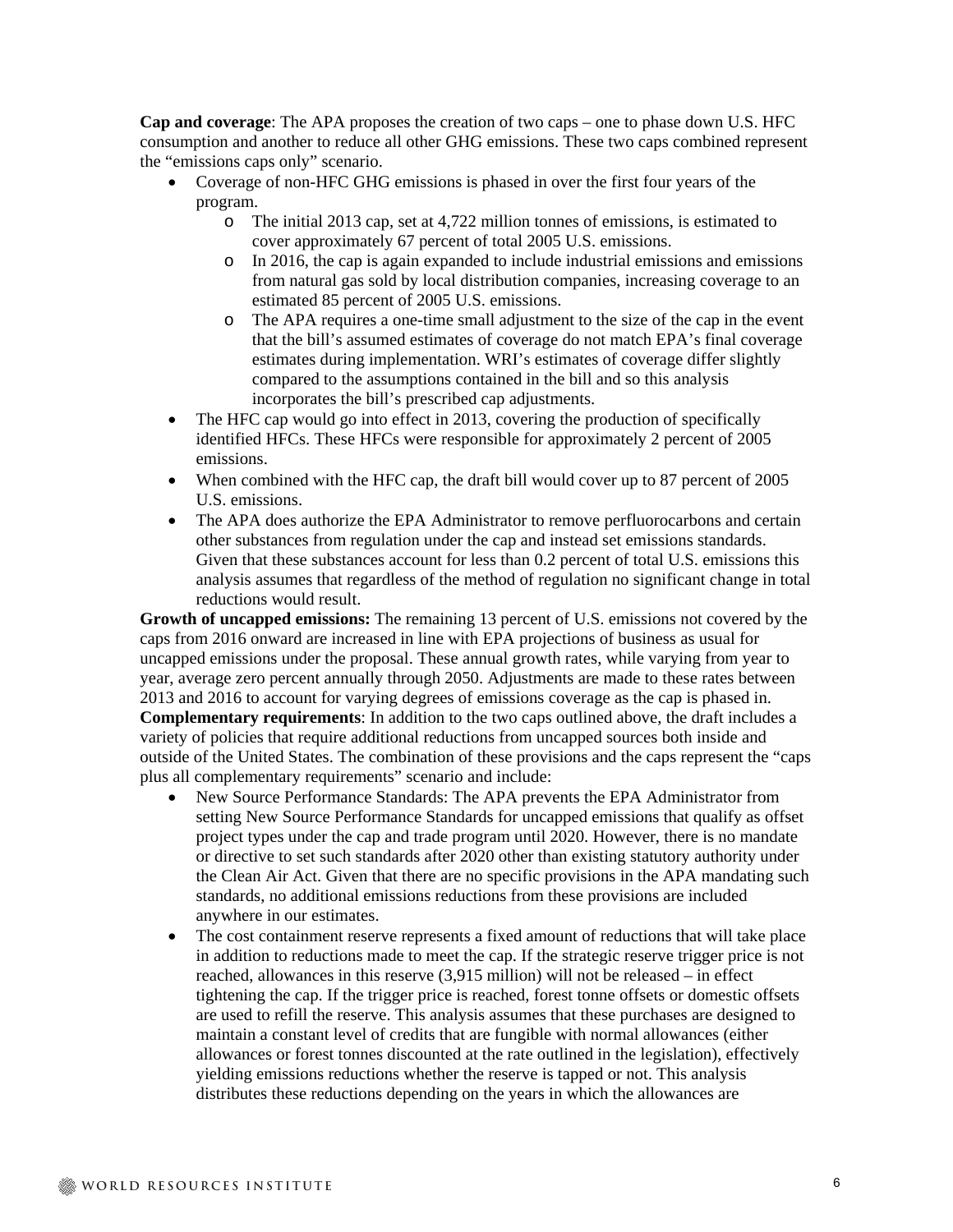withdrawn from the cap to fill the reserve (the analysis does not credit the reductions until the allowance withdrawals force abatement among covered sectors). Additional reductions could occur through the offset purchasing component of the reserve; these are not taken into account in this analysis.

 Under what would be a new Section 802 under the Clean Air Act, the APA does require studies of whether or not existing regulatory requirements for conventional pollutants from coal-fired power plants should be relaxed. If such requirements were relaxed GHG emissions reductions from these sources could be lower than if the standards were kept in place. However, the overall GHG cap is assumed to be the binding constraint for total capped GHG emissions thus such changes in emissions reductions are not considered in this analysis since the overall cap would be met.

**Potential range of additional reductions**: The lower bound of the range represents the "range of potential additional reductions" scenario and incorporates additional emissions reductions that may be achieved through the implementation of the proposal, but are not mandated. Such policies include:

- 1.25 offset requirement for international offsets: The APA requires 1.25 international offsets to be submitted for compliance for every tonne of regulated emissions beginning in 2018. This requirement would yield additional reductions contingent on the number offsets used. In addition, under certain circumstances the international offset limit may be increased from 0.5 billion tonnes to up to 1 billion tonnes. This extends the maximum potential emissions reductions of the 1.25 offset requirement if this limit is expanded. A range of additional emissions reductions in uncapped international emissions are included in this analysis to represent this provision. The range starts at zero and increases to 250 million tonnes per year.
- Supplemental greenhouse gas reduction program for international forestry: The APA requires the EPA administrator to implement a program to facilitate international forestry projects to achieve 720 million tonnes of additional emissions reductions in 2020 and a total of 6,000 million tonnes of reductions by 2025. Funding for this program is subject to congressional appropriations so it is not included in these estimates.
- Carbon conservation program for domestic agriculture and forestry: The APA requires the U.S. Departments of Agriculture and Interior to jointly create and implement a program to achieve additional GHG reductions and increases in sequestration in the agriculture and forestry sectors. Such reductions would not be eligible for offset credit and could yield additional GHG reductions beyond the emissions cap. Potential reductions from this program are not included in this analysis due to the fact that the program is not funded through the draft bill.

### *H.R. 2454, the American Clean Energy and Security Act of 2009 (ACESA) (Introduced May 15, 2009 by Representatives Waxman and Markey; passed by the House of Representatives June 26, 2009)*

**Cap and coverage**: The ACESA proposes the creation of two caps – one to phase down U.S. HFC consumption and another to reduce all other GHG emissions. These two caps combined represent the "emissions caps only" scenario.

- Coverage of non-HFC GHG emissions is phased in over the first five years of the program.
	- o The initial 2012 cap, set at 4,627 million tonnes of emissions, is estimated to cover approximately 67 percent of total 2005 U.S. emissions.
	- o In 2014, the cap is expanded to include most industrial emissions, increasing coverage to an estimated 78 percent of 2005 U.S. emissions.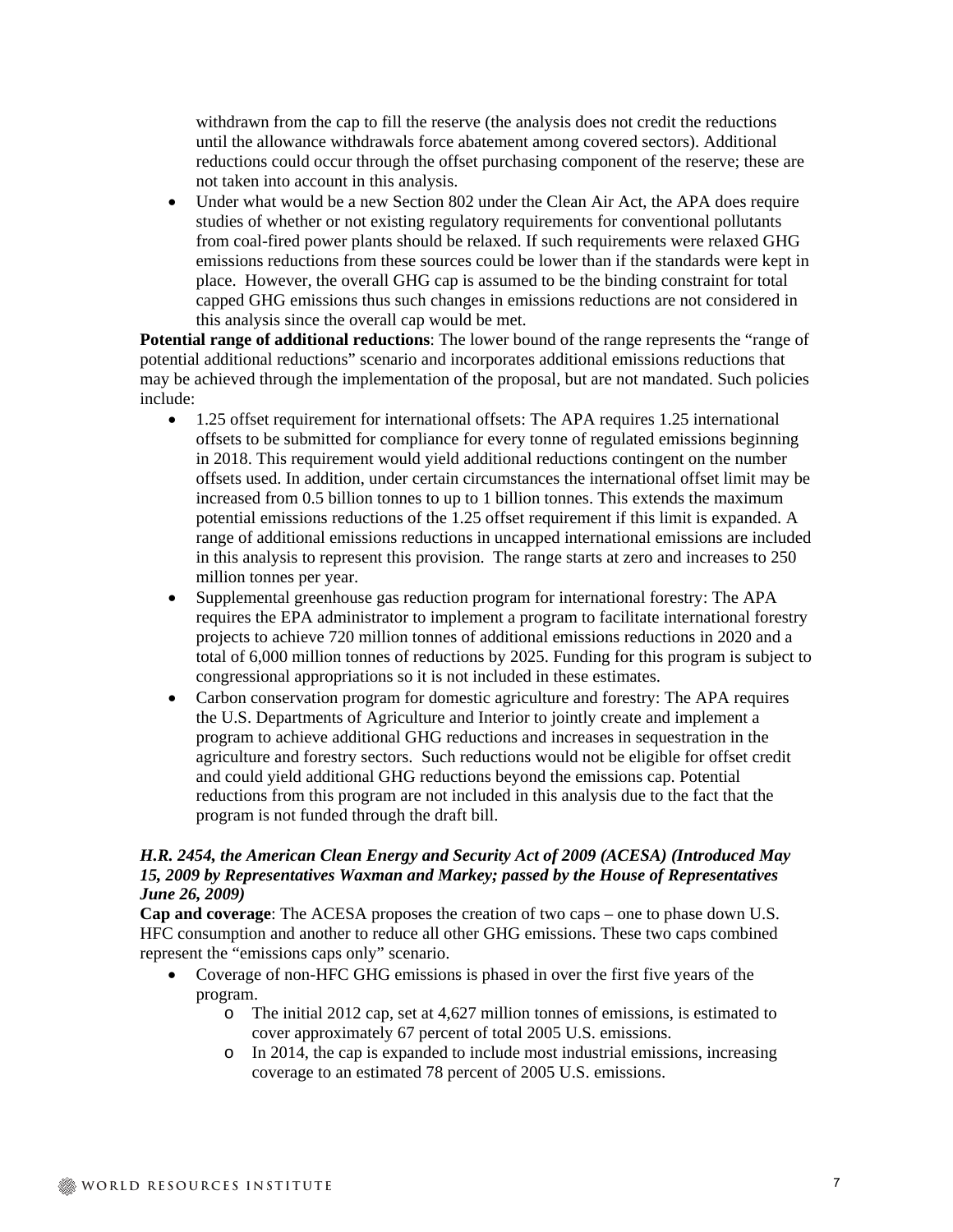- o In 2016, the cap is again expanded to include emissions from natural gas sold by local distribution companies, increasing coverage to an estimated 85 percent of 2005 U.S. emissions.
- o The ACESA requires a one-time small adjustment to the size of the cap in the event that the bill's assumed estimates of coverage do not match EPA's final coverage estimates during implementation. WRI's estimates of coverage differ slightly compared to the assumptions contained in the bill and so this analysis incorporates the bill's prescribed cap adjustments.
- The HFC cap would go into effect in 2012, covering the production of specifically identified HFCs. These HFCs were responsible for approximately 2 percent of 2005 emissions.
- When combined with the HFC cap, the draft bill would cover up to 87 percent of 2005 U.S. emissions.

**Growth of uncapped emissions:** The remaining 13 percent of U.S. emissions not covered by the caps from 2016 onward are increased in line with EPA projections of business as usual for uncovered emissions under the proposal. These annual growth rates, while varying from year to year, average zero percent annually through 2050. Adjustments are made to these rates between 2012 and 2016 to account for varying degrees of emissions coverage as the cap is phased in. **Complementary requirements**: In addition to the two caps outlined above, the draft includes a variety of policies that require additional reductions from uncapped sources both inside and outside of the United States. The combination of these provisions and the caps represent the "caps plus all complementary requirements" scenario and include:

- Supplemental greenhouse gas reduction program for international forestry: The ACESA requires the program administrator to use allowances from the cap to fund international forestry projects to achieve 720 million tonnes of additional emissions reductions in 2020 and a total of 6,000 million tonnes of reductions by 2025. To distribute these reductions among individual years, the analysis assumes an acceleration of the program between 2012 and 2020 to reach the required 720 million tonnes in 2020. After 2020, the analysis assumes a leveling off of reductions to achieve the required cumulative reduction between 2012 and 2025 of 6,000 million.
- New Source Performance Standards: The proposal phases in industrial performance standards between 2012 and 2019. EPA is instructed to cover 95 percent of total industrial emissions (including industrial process and F-gas emissions) with a combination of the cap and performance standards. WRI estimates that 84 percent of these emissions are covered under the cap, leaving 11 percent subject to standards. Since the structure of these standards is to be designed by the Administrator, it is unknown precisely how much mitigation the standards would achieve. This analysis assumes emissions subject to performance standards are reduced by 50 percent and then held constant from the effective year onward. Performance standards for other uncapped sources are assumed to achieve additional reductions of approximately 115 million tonnes  $CO<sub>2</sub>e$  derived from estimates conducted by the EPA. These regulations are assumed to take effect in 2013. This estimate may be conservative as it does not take into account improvements in technology over time.
- The strategic reserve represents a fixed amount of reductions that will take place in addition to reductions made to meet the cap. If the strategic reserve trigger price is not reached, allowances in this reserve (2,726 million) will not be released – in effect tightening the cap. If the trigger price is reached, forest tonne offsets are used to refill the reserve. This analysis assumes that these purchases are designed to maintain a constant level of credits that are fungible with normal allowances (either allowances or forest tonnes discounted at the rate outlined in the legislation), effectively yielding emissions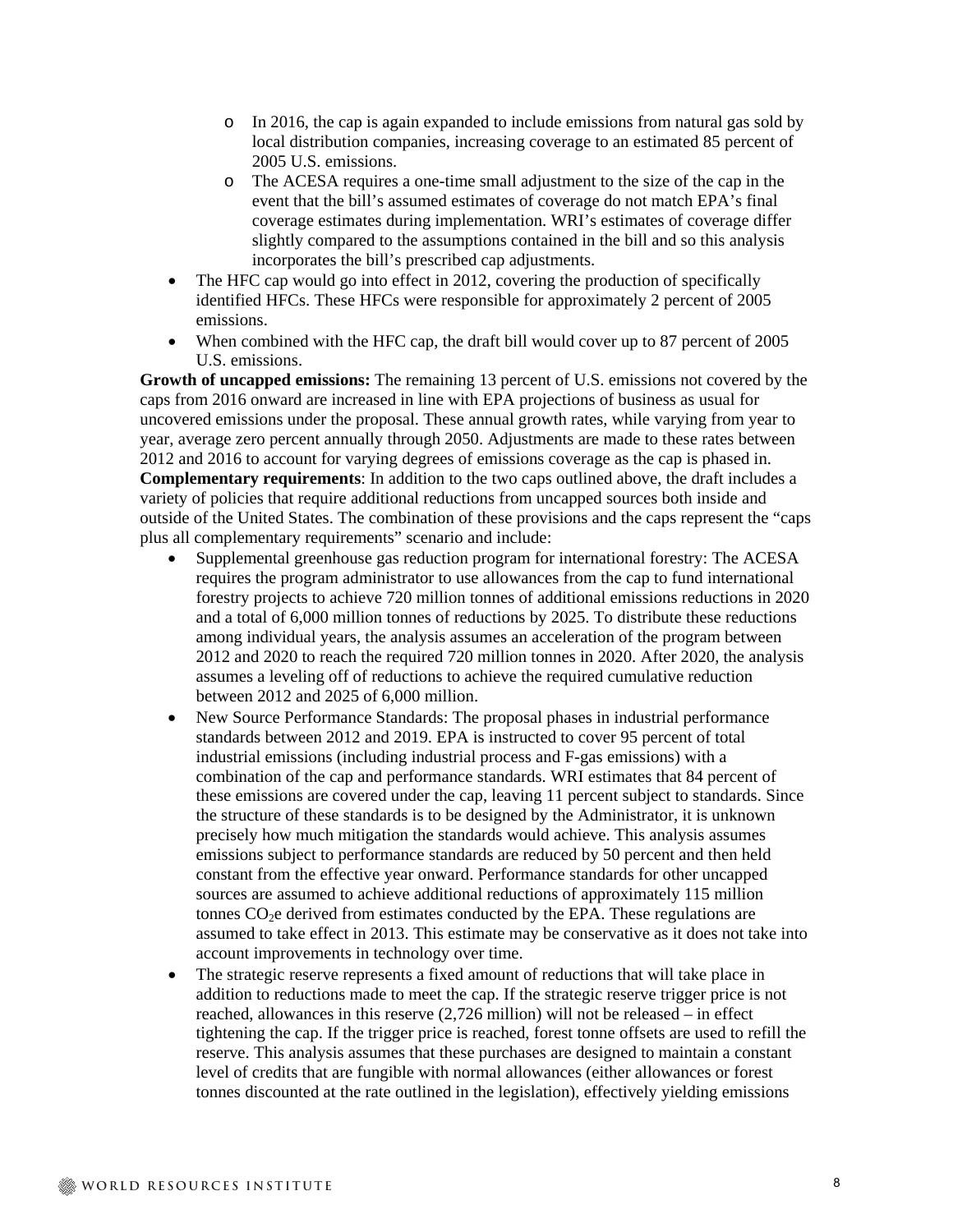reductions whether the reserve is tapped or not. This analysis distributes these reductions depending on the years in which the allowances are withdrawn from the cap to fill the reserve (the analysis does not credit the reductions until the allowance withdrawals force abatement among covered sectors). Additional reductions could occur through the forest tonne purchasing component of the reserve; these are not taken into account in this analysis.

 The majority of mandatory energy efficiency programs would further regulate capped emissions and thus not achieve additional reductions beyond the cap. However, some programs such as residential home efficiency standards would achieve reductions in natural gas consumption and resulting GHG emissions prior to the inclusion of residential natural gas usage in the cap in 2016. Due to a lack of data, these reductions were not quantified. Based on our analysis of the natural gas savings due to the EERS included in the Waxman-Markey Discussion Draft, it is likely that emissions reductions achieved by H.R. 2454 prior to 2016 would be negligible – roughly 10 million tonnes on average annually from 2012 through 2015.

**Potential range of additional reductions**: The lower bound of the range represents the "range of potential additional reductions" scenario and incorporates additional emissions reductions that may be achieved through the implementation of the proposal, but are not mandated. Such policies include:

- 1.25 offset requirement for international offsets: The ACESA requires 1.25 international offsets to be submitted for compliance for every tonne of regulated emissions beginning in 2018. This requirement would yield additional reductions contingent on the number offsets used. In addition, under certain circumstances the international offset limit may be increased from 1 billion tonnes to up to 1.5 billion tonnes. This extends the maximum potential emissions reductions of the 1.25 offset requirement if this limit is expanded. A range of additional emissions reductions in uncapped international emissions are included in this analysis to represent this provision. The range starts at zero and increases to 375 million tonnes per year.
- Supplemental greenhouse gas reduction program for international forestry: After 2025, the explicit reduction requirements as well as the authority to increase the amount of allocations dedicated to the program are dropped from the supplemental GHG reduction program. After this date, this analysis assumes that each tonne allocated has the potential to generate up to one tonne of forest reductions.
- Supplemental greenhouse gas reduction program for domestic agriculture and forestry: A small amount of allowances are dedicated to reductions in uncapped emissions and increases in carbon sequestration in domestic farms and forests as well as other activities. This analysis assumes that each tonne allocated to this program has the potential to generate up to one tonne of additional reductions.

## *S.2877, Carbon Limits and Energy for America's Renewal Act (CLEARA) (Introduced December 11, 2009 by Senators Cantwell and Collins)*

**Cap and coverage**: The CLEARA proposes the creation of a cap on all emissions from the combustion of fossil fuels by regulating the carbon content of all fuel sold within the United States. This constitutes the "emissions caps only" scenario. The other two scenarios are not applicable because any additional reductions are contingent on additional action by Congress and are not achieved by this proposal alone, although there is a fund established which could be used to purchase or invest in additional reductions if instructed to do so by subsequent congressional appropriation.

• The proposal requires that a cap be put in place in 2012 set at expected emissions levels for that year as projected in 2011. This analysis sets that cap at an approximation of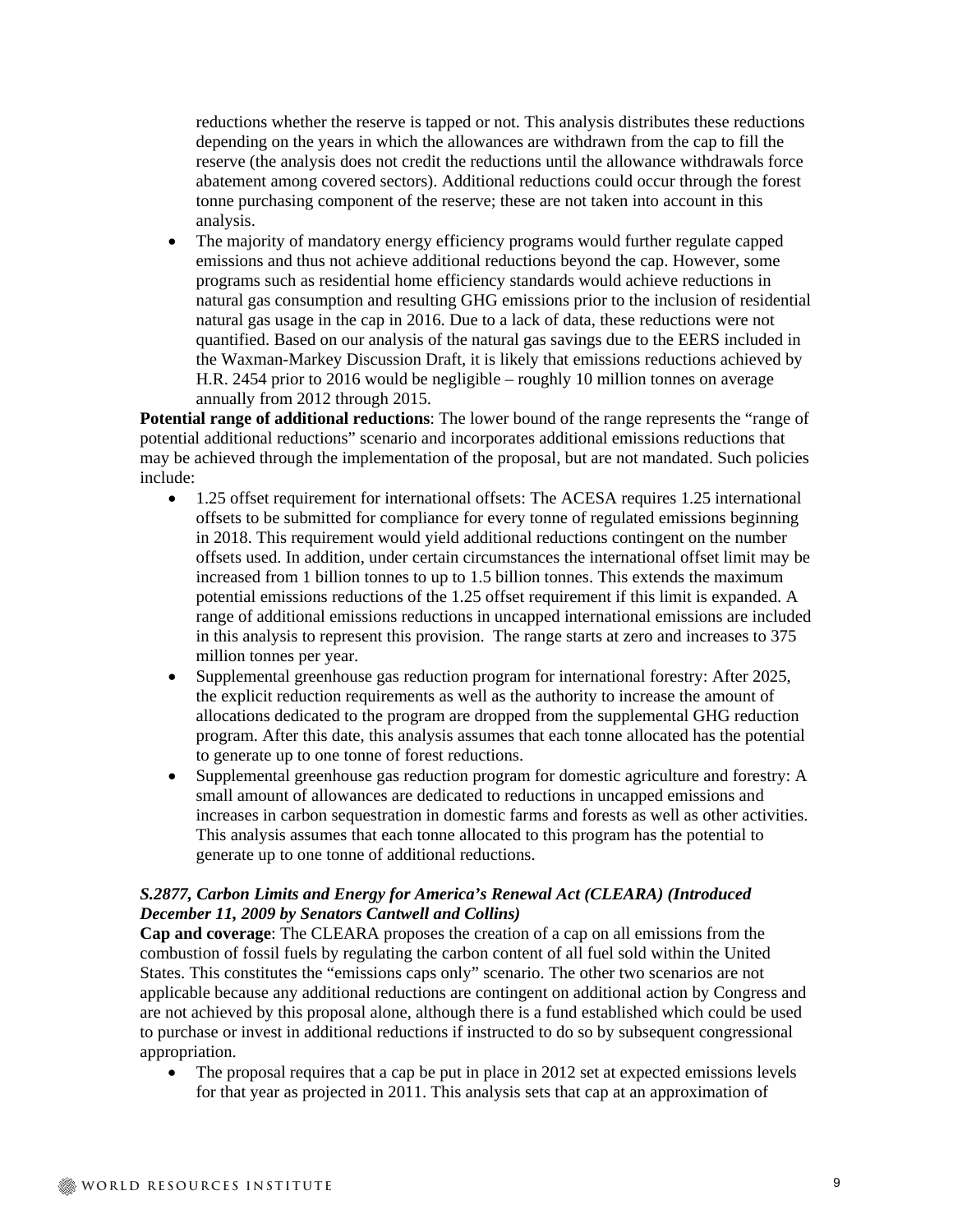projected 2012 levels of fossil fuel  $CO<sub>2</sub>$  from the business as usual scenario – specifically at 5,649 million tonnes of GHG emissions. The cap is estimated to cover approximately 81 percent of total 2005 U.S. emissions.

- If projected 2012 emissions are higher than the level calculated in this analysis, then total emissions reductions would be lower than reported here. If projected 2012 emissions are lower than the level calculated in this analysis, then total emissions reductions would be higher than reported here.
- From 2012 through 2014 the cap is held constant.
- $\bullet$  In 2015 the cap is reduced by 0.25 percent from the previous year's levels, with subsequent caps set at the previous year's reduction rate plus an additional 0.25 percent. For example, the 2016 cap is set at 0.5 percent below the 2015 cap; the 2017 cap is set at 0.75 percent below the 2016 cap and so on.
- This formula yields reductions of 5 percent and 82 percent relative to the initial 2012 level by 2020 and 2050 respectively.
- The CLEARA includes a safety-valve mechanism that would allow capped emissions to increase above the cap established under the proposal at a set price point. Figures 1 and 2 in this analysis focus on quantity constraints on GHGs, not price constraints, thus the implications of the safety-valve mechanism is outside the scope of these estimates. If allowance prices rise above the safety-valve level, estimates of emissions could be greater and estimates of emissions reductions could be less than those presented in this analysis, depending upon the following factors:
	- o the extent to which additional safety-valve allowances are issued (i.e., the amount of emissions allowed above the established cap);
	- o the extent to which future Congresses appropriate funds from revenue generated by safety valve allowance sales for the purpose of emissions reductions outside the cap; and
	- o the effectiveness and quality of emissions reduction projects funded by these appropriations.
- The bill provides two mechanisms to adjust the cap in future years. It is important to note that any tightening of the cap may increase the likelihood that the safety valve price is exceeded thus additional GHG reductions from such an action are not guaranteed. These mechanisms include:
	- o The president may adjust the cap up or down to meet the reduction standards stated in the legislation or for other specified purposes. However, any adjustment must be approved by Congress and so this mechanism is not considered in this analysis.
	- o The cap may be tightened proportionally to the amount of verified fossil carbon emissions reductions purchased voluntarily in any given year. This mechanism is not considered in this analysis for the following reasons:
		- The amount of voluntary purchases is impossible to know in advance
		- There are no requirements that these purchases represent real, additional, permanent emissions reductions
		- This mechanism may increase the likelihood that the safety valve price will be exceeded, potentially negating any additional reduction gains.

**Growth of uncapped emissions:** The remaining 19 percent of 2005 U.S. emissions not covered by the cap from 2012 onward increases in line with an approximation of business as usual projections for uncapped emissions under the proposal. The annual growth rate, while varying from year to year, averages 0.16 percent annually through 2050.

**Complementary requirements**: The CLEARA requires the president to set economy-wide emissions reduction standards of 20 percent below 2005 levels by 2020 downward to 83 percent